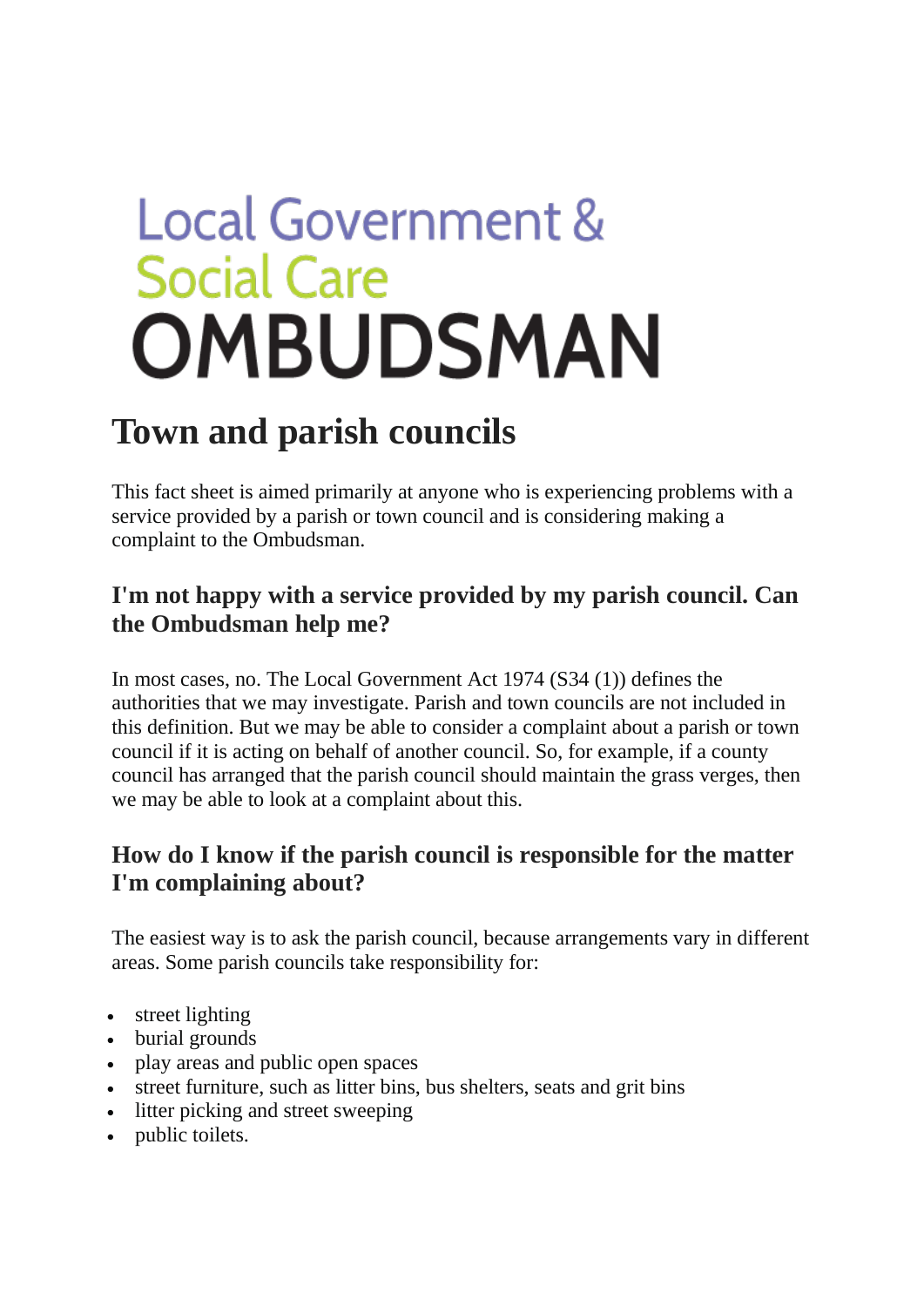Parish councils sometimes also take responsibility, on behalf of other authorities, for:

- maintenance of public footpaths and bridleways
- parking
- tree planting and the maintenance of roadside verges (including tree preservation orders)
- recycling provision
- street naming
- taxi and public entertainment licensing.

#### **Can the Ombudsman look at a complaint about a parish or town**  *councillor?*

No. A complaint about the conduct of a parish or town councillor should be made to the council itself. If you are not satisfied with the outcome, your local Standards Committee (usually run by whichever local council collects your council tax) may consider your complaint.

We may then be able to look at how the Standards Committee considered your complaint about a parish councillor. But we will not investigate the issues that prompted your complaint.

## **Can the Ombudsman look at a complaint** *from* **a parish or town council?**

No. The law does not allow us to accept a complaint made by an "authority constituted for the purposes of the public service". This includes parish and town councils.

But, a parish council, or parish councillor, may be able to help a group of people to make their complaint jointly, about a Standards Committee, for example where several people are all affected by the same planning application.

## **How do I complain?**

You should normally complain first to the council with ultimate responsibility (e.g. the local district, borough, or county council). Councils often have more than one stage in their complaints procedure and you will usually have to complete all stages before we will look at your complaint.